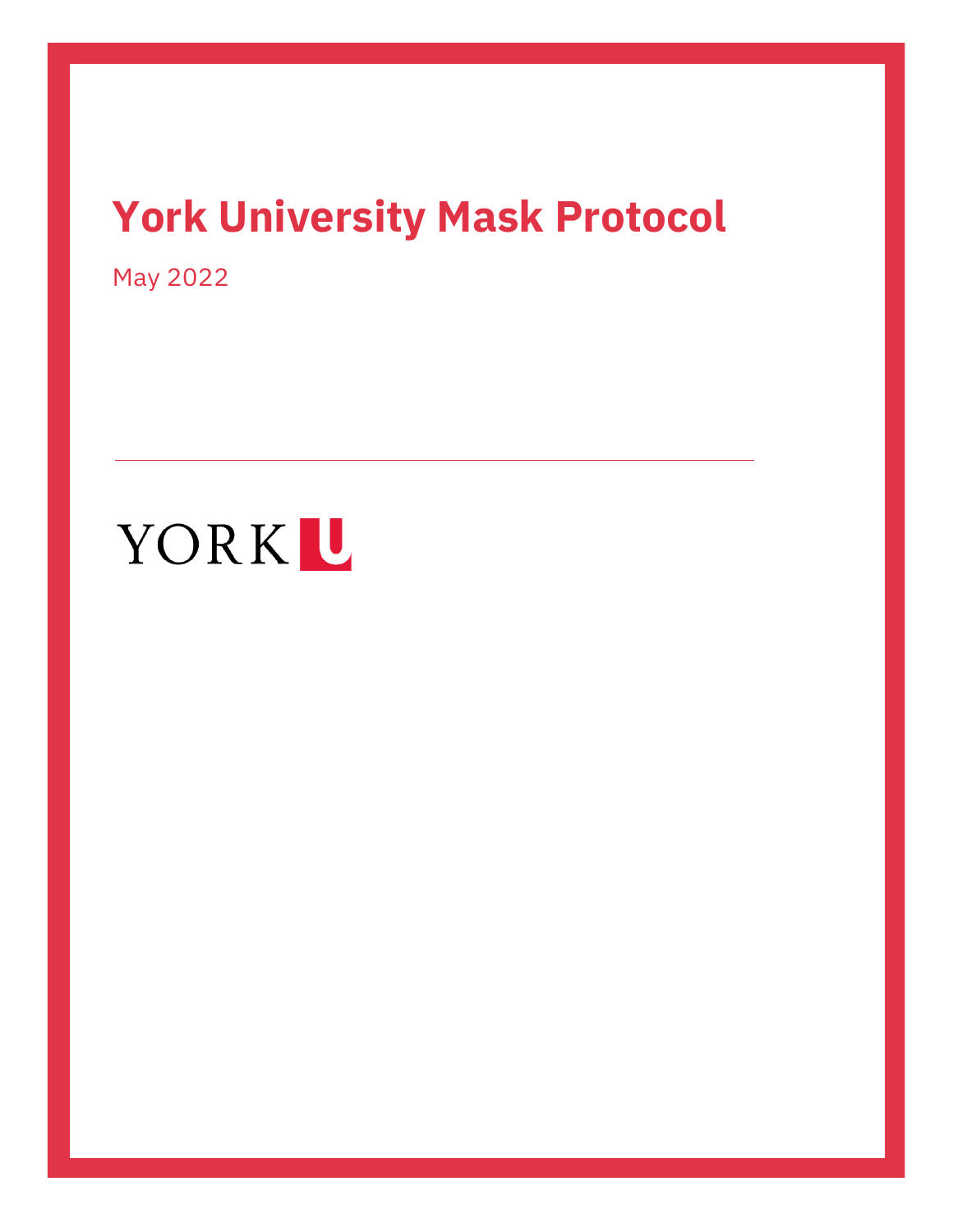### **York University's Mask Protocol**

All Persons are required to wear a face mask in a manner that covers their mouth, nose and chin when entering and for the duration of their stay in indoor spaces on York University property, unless an exemption applies.

York's Mask Protocol aligns with the **Public Health Agency of Canada's and Toronto** [Public Health](https://www.toronto.ca/wp-content/uploads/2020/08/8d95-COVID-19-Guidance-for-Post-Secondary-Institutions.pdf)'s continued strong recommendation for all to wear a well-fitting, high quality mask, especially in indoor public settings.

If there are individuals who are not wearing masks due to exemptions, it is encouraged to maintain physical distance where possible.

Masks are not a substitute for personal protective equipment (PPE). Questions about masks and/or PPE may be directed to their reporting manager, supervisor or member of the Dean's/Principal's Office, Student Accessibility Services at [sasreg@yorku.ca,](mailto:sasreg@yorku.ca) the Office of Student Community Relations [\(OSCR\)](mailto:oscr@yorku.ca), or Health, Safety and Employee Well-Being [\(HSEWB\)](mailto:hsewb@yorku.ca).

This Protocol should not be interpreted in a way that conflicts with or replaces existing requirements or obligations under the *[Occupational Health and Safety Act](https://www.ontario.ca/laws/statute/90o01)* or other applicable statutes and regulations.

#### **Where Does this Protocol Apply?**

This Protocol applies to all those who are present in indoor spaces on university property at any time and for any purposes including, but not limited to employees, students, contractors, volunteers, and visitors.

Indoor university spaces include lobbies, elevators, hallways and corridors, stairwells, washrooms, service desks, cafeterias and lunchrooms, common areas in residences, study lounges, meeting rooms, classrooms, research and teaching labs, shared or open-space offices, and other locations used in common, particularly where practicing physical distancing may be difficult or unpredictable.

#### **Exemptions**

There are exemptions from the requirement to wear a mask. Some of the exemptions relevant to the University community include:

- Children who are under two years of age;
- Persons with an underlying medical condition that inhibits their ability to wear a mask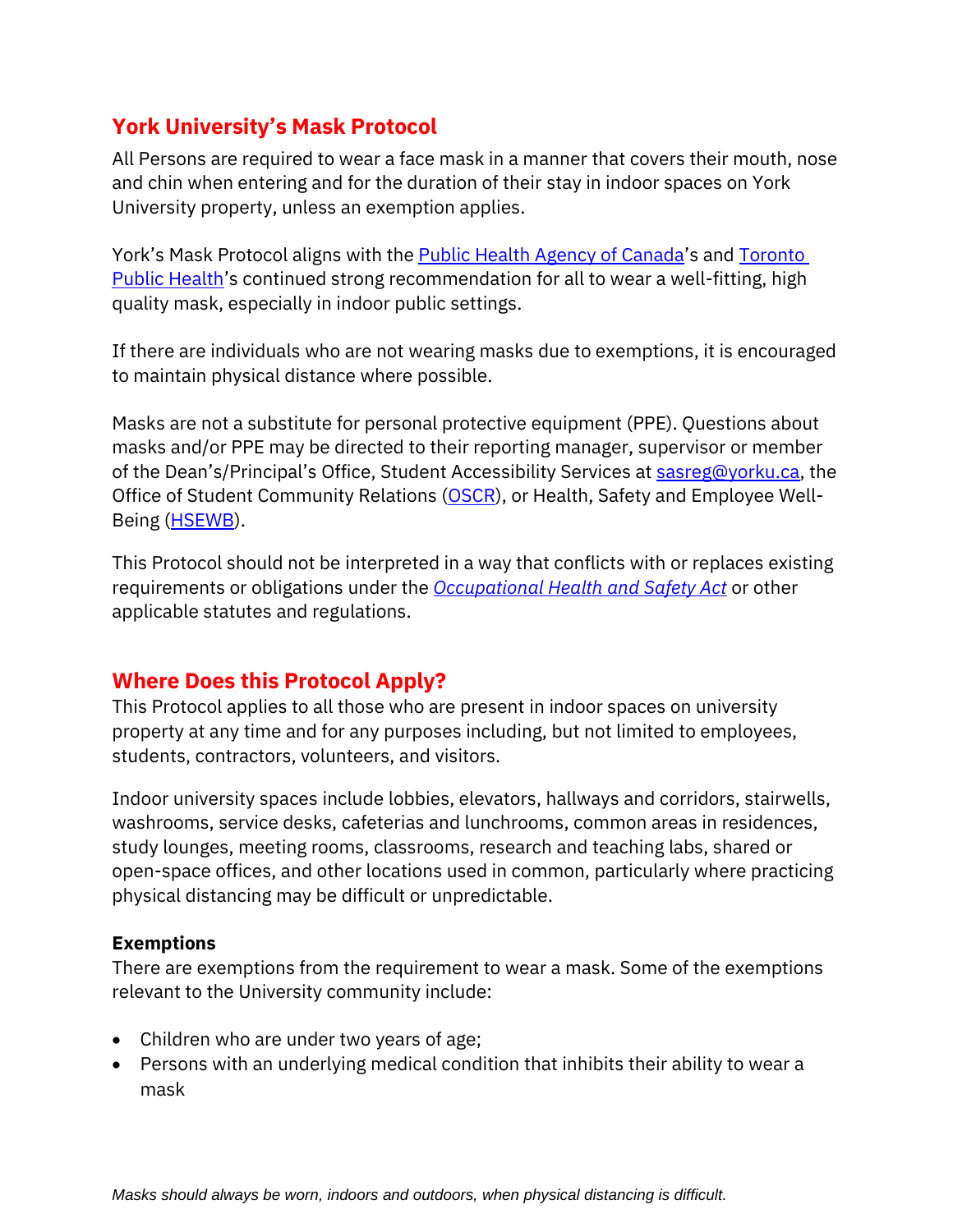

- Persons who are unable to place or remove a mask without assistance;
- Persons who are being accommodated under the Accessibility for Ontarians with Disabilities Act, 2005, or persons who require accommodation in accordance with the Ontario Human Rights Code that preclude the wearing of a mask; and
- York University departments and faculties may have specific practices that fall under provincial guidelines and/or operational requirements. For any questions, please contact **HSEWB**.

York University community members are not required to provide proof of any of the exemptions identified above. We ask that community members exercise discretion and patience should they observe a fellow community member not wearing a mask. If concerned, questions may be directed to one's reporting manager, supervisor or member of the Dean's/Principal's Office, Student Accessibility Services at [sasreg@yorku.ca,](mailto:sasreg@yorku.ca) , or Health, Safety and Employee Well-Being [\(HSEWB\)](mailto:hsewb@yorku.ca). Additional information may be found on [YU Better Together Community of Care Commitment](https://www.yorku.ca/bettertogether/creating-a-community-of-care/)  [page.](https://www.yorku.ca/bettertogether/creating-a-community-of-care/)

If a student believes that they have a medical reason to be exempt from York's mandatory mask protocol, they must engage **[Student Accessibility Services](https://accessibility.students.yorku.ca/)** (SAS) to review and confirm the request for a formal exemption so that further applicable health and safety precautions can be implemented.

Masks may be temporarily removed while in an indoor area, in the following circumstances and only when public health guidance permits:

- To receive services that require the removal of a mask;
- While actively consuming food or drink in designated areas for meals as determined by the area or as needed to take medication. Where possible, it is encouraged to maintain 2-metres physical distancing when masks are removed.
- When individuals are alone in a secured and enclosed space such as a private office, their mask may be temporarily removed while the door is closed (e.g., to drink or eat). If the door is open or someone enters the room, the mask must be donned.
- Eating and drinking in instructional spaces are not permitted unless under for urgent health reasons (e.g., to take a sip of water or to ingest a small amount of food for urgent health purposes such as low blood sugar or to take medication).
- To engage in an athletic or fitness activity;